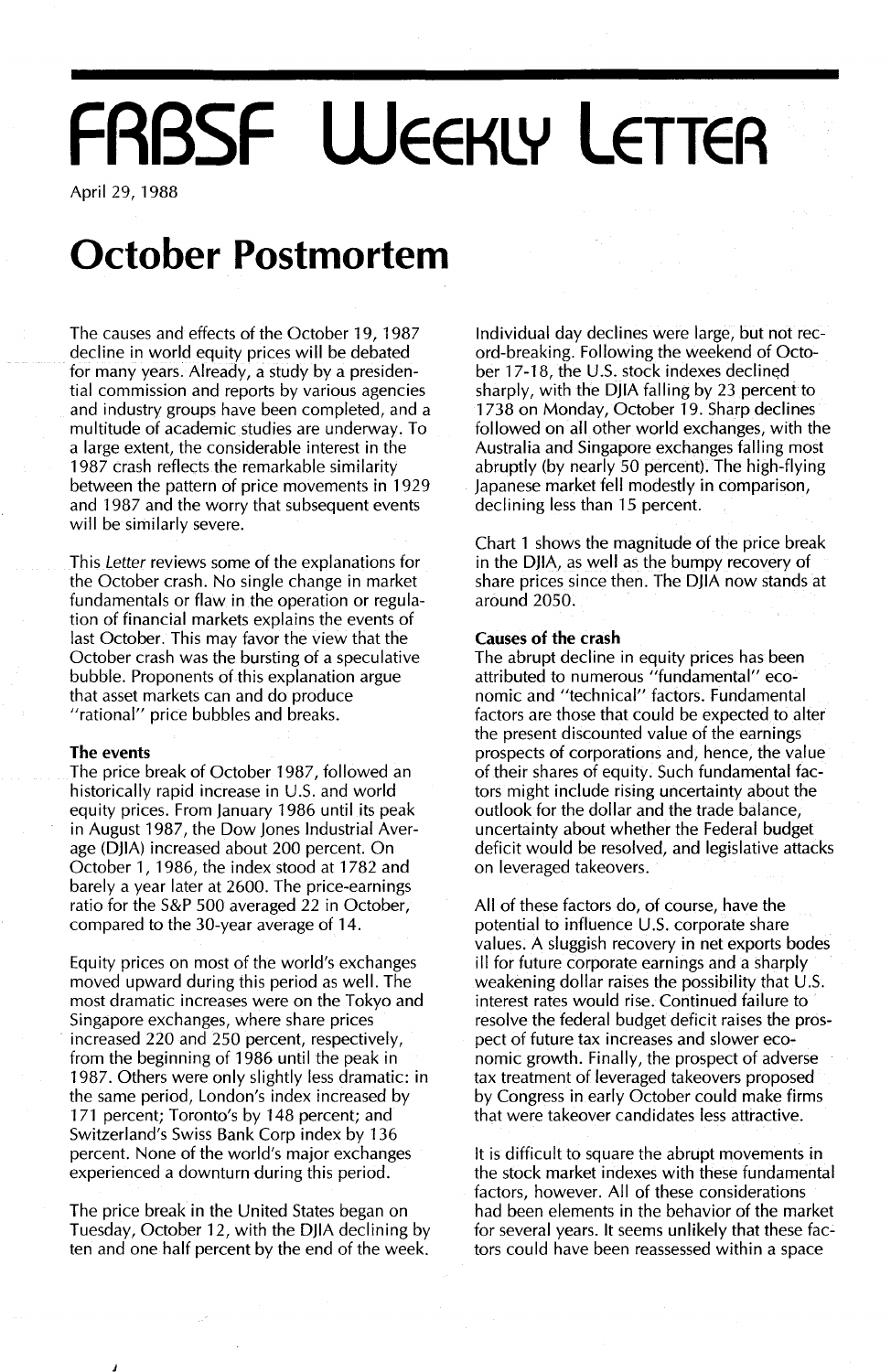# **FRBSF**

of a few days in October. Moreover, these fundamental forces were advantageous to some overseas economies and thus the sharp declines in domestic equity markets elsewhere in the world should not have been ubiquitous.

### **Technical factors**

A number of technical factors also have been examined for their role in the October 19 decline. Technical factors are those that affect the price-setting processes of the market, but not necessarily the assessment of the underlying value of individual firms. One such factor frequently mentioned is the behavior of portfolio insurers. Portfolio insurers provide institutional investors with "insurance" against the value of their portfolio dipping below a specified minimum. The insurers provide this protection by determining an appropriate balance between stock and cash in the portfolio. Carrying out portfolio insurance strategies generally involves selling equity futures into falling markets.

As the market began to fall in October, portfolio insurers sold equity futures heavily, as their strategy dictated. The Presidential Task Force on Market Mechanisms (the "Brady Commission") argued that this behavior of portfolio insurers was a key factor in the market's decline, pointing to the close coincidence in the timing of insurer sales and the intraday downticks in the market. Another practice, index arbitrage, which exploits pricing disparities by entering into opposite transactions in the future and cash markets, then transmitted the downward pressure on stock futures prices to the stock market itself.

Portfolio insurers, however, argue that their strategy is no different in concept than the stop-loss orders that have been employed routinely in the securities markets for a century. (A stop-loss order is one that instructs the broker to sell the specified shares whenever their price falls below a specified minimum.) In addition, they argue that their sales  $-$  roughly \$10 billion during the market decline – were trivial compared to the total value of shares outstanding (roughly \$3 trillion). Moreover, it is unlikely that these sales made the decline worse than it otherwise might have been since other investors would have been induced to buy if such sales had been "irrationally" mechanical.

Another frequently cited technical factor was the failure of the order and market-making mechanisms at the stock exchanges to keep pace with transactions volume. Economist Larry Harris has pointed out that the congestion in the cash market meant that index arbitrageurs could not be certain that they could sell stock (while buying the futures). This both reduced the buyers in the futures markets and increased the sellers, as traders moved activity from the cash to the futures market. The futures market declined in an exaggerated fashion as a consequence, as reflected in spreads of as much as 20 percent between cash and futures prices. In addition, because the futures market is a bellwether of the cash market, further downward pressure was then brought to bear on the stock (cash) markets themselves.

### **Speculative bubbles**

The concept of speculative bubbles offers a third, though controversial, way of thinking about the causes of the October crash. A speculative bubble is a movement in the price of an asset that is unjustified by changes in fundamental or technical factors. Some economists argue that speculative bubbles can exist in markets that are otherwise "efficient." That is, speculative bubbles can exist even if individuals' behavior and expectations about the future are rational and markets clear without arbitrage opportunities.

A bubble may form, it is argued, when individuals find it difficult to evaluate fundamental factors. Thus, they may hold the asset at a high price simply because it has enjoyed substantial capital gains recently. Successively higher asset prices yield higher capital gains expectations and higher prices. Market participants may suspect that such a pricing process has some risk of crashing. However, unless it is certain that the price will crash in anyone period, it may be rational for individuals to hold the asset, and for the price to rise until it crashes.

Such "capital gains bubbles" would seem less likely to occur in assets with easy to define fundamentals. The bond market, for example, will not exhibit speculative capital gains bubbles if investors are rational. This is because a bond's value at maturity is fixed and known. It would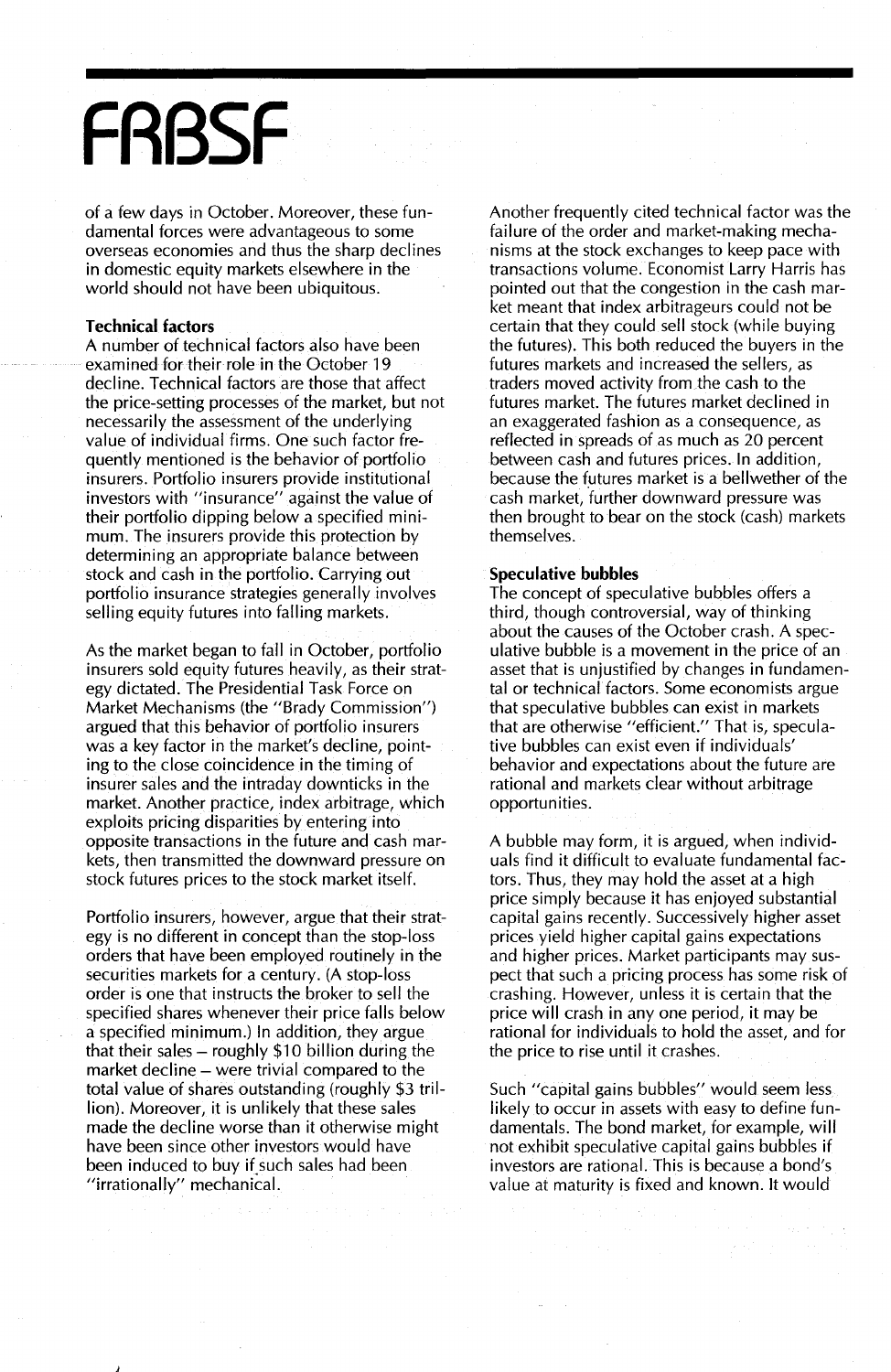

be inconsistent for investors to hold bonds in the expectation that the price could rise without constraint, as is implied by the "capital gains bubble" process. (This is not to say, of course, that bond prices cannot change abruptly if "fundamental" interest rate or default risk expectations were to change.)

#### Was October 19th a bubble?

The fundamental value of corporate equities is much more difficult to define and - because they are non-par value, perpetual instruments stocks are more susceptible to the processes that start capital gains bubbles. To identify possible "bubbles" in asset price data, economists use two simple types of tests. One test compares the volatility of actual asset prices with the volatility that would be expected from a "fundamental" model of these asset prices. Robert Shiller and other economists have argued that when actual volatility is "too high" based on these models, these asset prices must exhibit non-fundamental influences. An obvious weakness of such a test is that it is only as good as the underlying model; if the wrong "fundamental" model is used, the inferences drawn from price volatility will be incorrect.

A second type of test simply looks at the statistical behavior of asset prices independent of an underlying model. Some analysts argue that price movements in bubble-prone assets are characterized by long periods of stable rates of change punctuated by periods of very large positive or negative rates of change. Such a pattern in data is called "Ieptokurtosis."



Economists by no means agree on the usefulness of these tests to identify bubbles. They have been used, however, to argue that bubbles can exist in stock prices. Specifically, fundamental models of stock prices that use volatility in dividend flows to infer the "proper" volatility in stock prices fail to explain the high volatility of stock prices. Additionally, as Chart 2 shows, share price changes do tend to be distributed in a leptokurtic fashion.

#### Implications

The possibility that the stock price break of October 19, 1987, represented a bursting speculative bubble makes the events of that period much easier to interpret, and, and in many ways, much less ominous. Capital gains bubbles burst when the probability of their persisting declines; the severity of the October crash then could be reconciled with modest fundamental changes which affected this probability.

Similarly, the more severe movements in the prices of takeover shares also squares with the notion that they are more susceptible to bubbles because their fundamentals are more difficult to evaluate. The uncanny relationship between the October 1987 price movements and those of October 1929 then simply may be the bursting of two bubbles and may say very little about the similarities of the fundamental economic environments.

#### Randall Johnston Pozdena

Opinions expressed in this newsletter do not necessarily reflect the views of the management of the Federal Reserve Bank of San Francisco, or of the Board of Governors of the Federal Reserve System.

Editorial comments may be addressed to the editor (Barbara Bennett) or to the author..•. Free copies of Federal Reserve publications can be obtained from the Public Information Department, Federal Reserve Bank of San Francisco, P.O. Box 7702, San Francisco 94120. Phone (415) 974-2246.